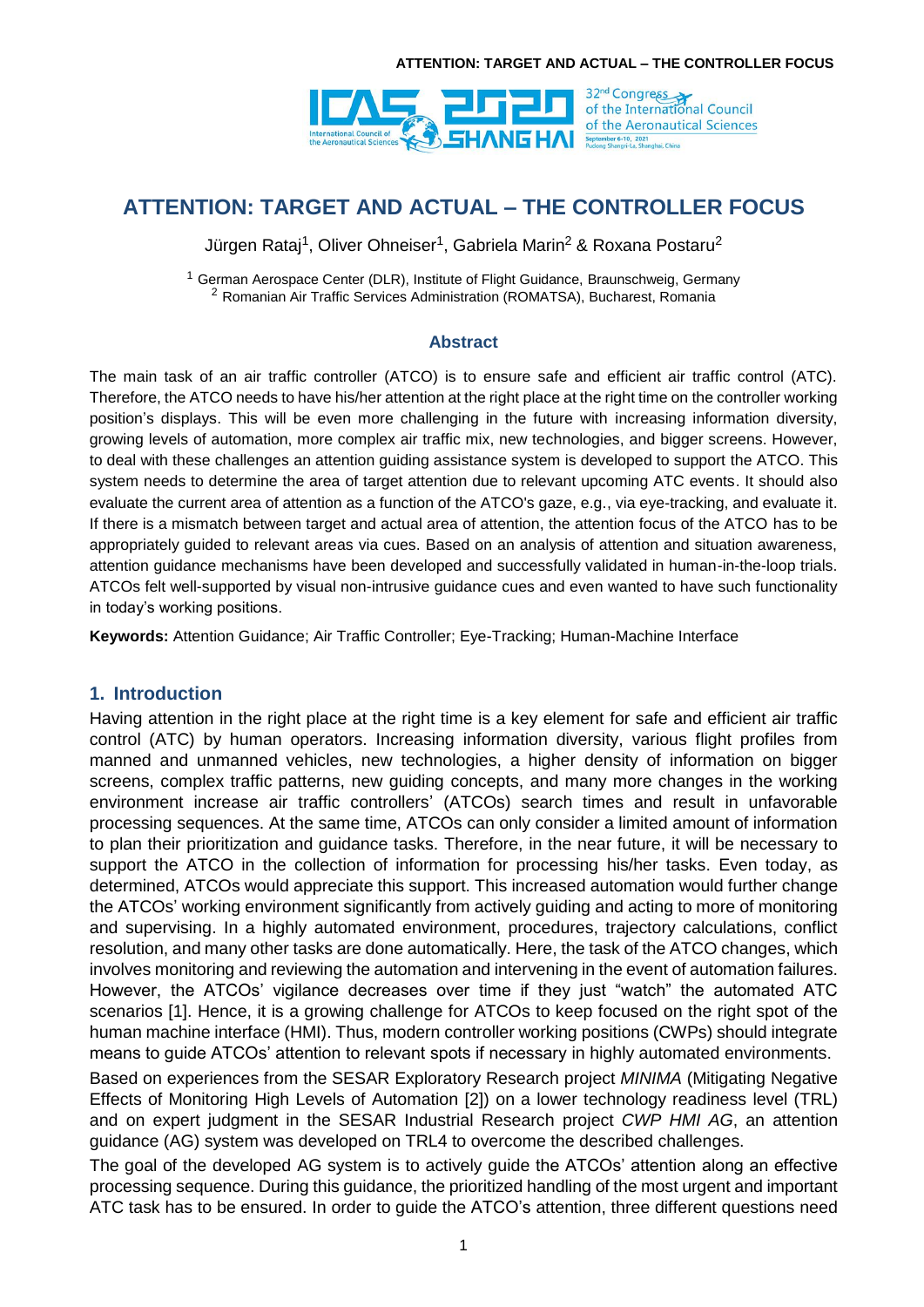to be answered for the system design: (1) the area the ATCO should look at, (2) the area of the ATCO's current attention, and (3) the methodology as to how to guide the ATCO's attention in an acceptable manner if needed.

To answer the first question, it must be determined what the ATCO should look at in the near future. This was analyzed with the help of a questionnaire about attention and situation awareness. The related questions comprised of the maintenance of situation awareness and attention during shifts and shift takeovers, scan methods, prioritizing of events, and reactions in case of immediate attention requirements, as well as working orders at a specific CWP. This questionnaire was answered by 85 ATCOs, 59 from area control and 26 from approach control center, of the Romanian air navigation service provider ROMATSA. The findings from the questionnaire are used to develop AG functionalities. It also helps better understand the usual working methods and thus influences the decision regarding which guiding mechanisms are applied in different situations.

The task of determining the ATCOs desired area of attention is performed by an electronic ATC assistance system considering manifold data such as radar data, flight plans, meteorological data and hypotheses about future states in air traffic. On this basis, the system prioritizes relevant ATC events and action areas with respect to urgency and importance. The aircraft, airspace region, waypoint, or other artefacts on the HMI involved in the prioritized events are assumed as required spots of attention in a certain order. Some ATC tasks and operational conditions (e.g., critical events) may impose higher demands on the attentional resources than others due to their safety-critical nature and importance.

To answer the second question, it needs to be analyzed where the ATCO is currently looking at and also where he/she looked previously. Therefore, it is assumed that the area of the ATCO's gaze spot, the fixation on the HMI is the area of his/her attention. This area can be detected via cheap consumer eye-tracking products such as infrared eye-trackers mounted to the bottom of the screen [\[3\].](#page-14-2) The detected area or the related ATC event for this area, respectively, is compared with the highest prioritized ATC event. Comparing the considerations of the first two questions leads to the third one, i.e., to guide the attention of the ATCO with reasonable means if necessary. The necessity of guidance and the time to guide are dependent on the discrepancy between target and actual attention of the ATCO, the ATC event priority, and event resolution activities. If AG is needed, there are different ways to perform visual or auditory cues. For a good operator acceptance, the guidance must be as smooth and unobtrusive as possible.

This paper describes theoretic considerations about operator attention and situation awareness in section [2.](#page-1-0) Section [3](#page-3-0) presents the results of an attention related task analysis of ATCOs via questionnaire. Attention guidance mechanisms which are already implemented and validated are described in section [4.](#page-12-0) Section [5](#page-13-0) summarizes and sketches a way forward towards appropriate guidance of ATCO attention at their CWP.

### <span id="page-1-0"></span>**2. Related Work on Attention and Situation Awareness of Operators**

Controlling air traffic is a very challenging task for a human which is why the personnel hired for this purpose is subjected to a tough selection process. The ability to correctly perceive a traffic situation in an area, predict future traffic and influence it in such a way that it corresponds to the ideas of a future development of the traffic situation is a core element. Since a given traffic situation consists of many individual events, it is of great importance to correctly distribute one's attention which can be seen as a filter to the environment [\[4\].](#page-14-3) However, due to the posed requirements, active control must be exercised with due caution. Due to the high taxation of auditory and visual channels, the ATC domain is a good example for the compromise between obtrusiveness and inconspicuousness of cues that needs to be found [\[5\].](#page-14-4) The latter article shows that the ATC environment is special, which is why an air traffic controller's attention guidance should be as unobtrusive as possible. Hence, it is crucial to achieve a balance between obtrusiveness and inconspicuousness with the different elements to control the ATCO's attention.

### 2.1 Cues for ATCO's Attention Guidance

To guide the attention of an operator in an appropriate way, different cues based on different sensory channels are possible in today's working environment of air traffic controllers. An attention guiding cue, in the sense here is in a modality, e.g., a sound, which helps the human operator to detect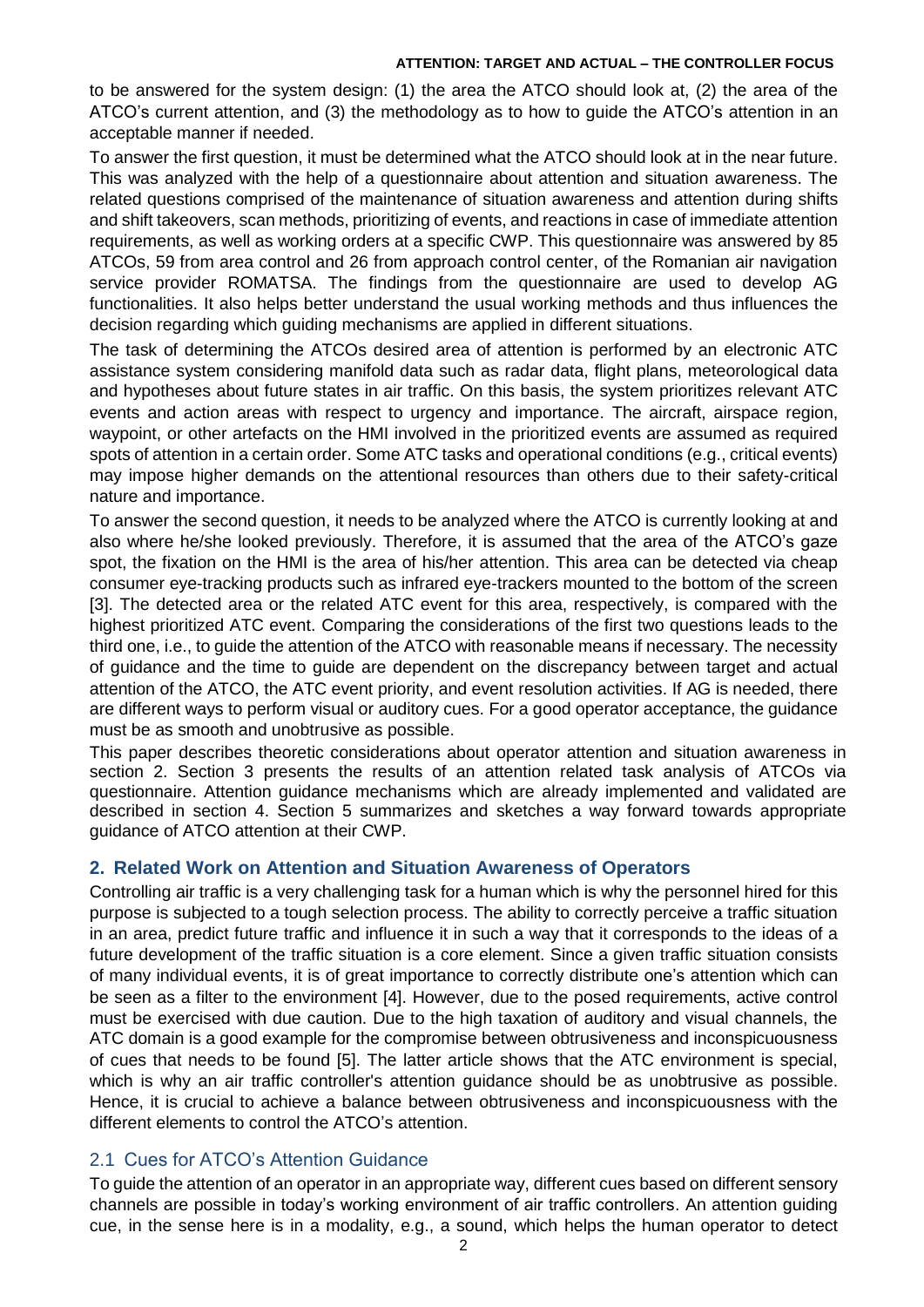another cue in another modality, e.g., a visual event [\[6\].](#page-14-5) The following sensory channels for different cues have been studied in the literature. Visual cues are investigated for example in [\[7\].](#page-14-6) The main findings of this paper address the components of visual orientation and discuss the finding of an inhibitory effect following a shift of attention. When applying visual cues in the air traffic control environment, care must be taken to not overload the display in the controller working position. As the radar screen already contains a great deal of information, the cues should be such that they do not cover them nor distract the ATCO from relevant information. A possible solution would be an adjustment of salience as proposed in [\[8\]](#page-14-7). Also, auditory cues have been considered to guide the attention of an operator [\[9\].](#page-14-8) Auditory cues were used to examine the conditions necessary for covert orienting and inhibition of return (IOR) to occur. Considering the ATC environment, auditory cues are difficult to apply because the main task of an ATCO is to talk to pilots. In some cases, like in an approach environment, the ATCO communicates almost continuously with the pilots. This implies that the auditory cues must prevail in this noisy and loaded environment. This quickly leads to the auditory cues being perceived as annoying and distracting which will be rejected by the controller. Tactile cues are examined in [\[10\].](#page-14-9) The article unveils that tactile cues are particularly useful in the case of discrimination responses, e.g., binary scenarios. In an ATC environment, tactile cues are in principle possible but the implementation in the CWP could be difficult. As hardware changes are expensive and regular maintenance is required, this modality does not rank first. A solution proposed by [\[5\]](#page-14-4), where the test persons were equipped with a wireless tactile control unit on a flexible band around their torso. The tactile attention guidance resulted in an overall higher performance with attention guidance. But this system also adds hardware to the CWP which needs maintenance and may be recognized as obstructive. A tactile attention guidance system would have to have a superior utility value to be considered for implementation. In general, attention is guided by an external automated assistance system where human operators receive information about an important event occurring in another location [\[11\].](#page-14-10)

With increasing automation, attention guidance becomes more and more important as the operator is less directly involved in the work environment. Therefore, the analysis of works that deal with farreaching automated environments is also important. For the present case, related work from the field of flight guidance which is addressed in the next section is crucial.

## 2.2 Influencing Vigilance and Attention of Controllers

In highly automated air traffic scenarios with less active involvement of the ATCO, it is important that the ATCO does not lose the mental picture of the air traffic situation. A decrease in ATCO vigilance has been measured during longer periods of observing highly automated ATC scenarios by ATCOs [\[1\].](#page-14-0) Therefore, the SESAR Exploratory Research project MINIMA developed a vigilance and attention controller (VAC) based on electroencephalography and eye-tracking data [\[12\].](#page-14-11) As soon as the VAC detects a change in ATCO's vigilance, automation functions will be adapted [\[13\].](#page-14-12) If the ATCO's vigilance decreases, the system will, e.g., switch off some automation support, enlarge the ATCO's area of responsibility, require more manual tasks, or ask artificial comprehension questions about the current situation. If the ATCO's vigilance increases again, the automation might gradually be reverted back to the former mode. It was shown that the VAC can revert a decrease in vigilance [\[1\].](#page-14-0) This functionality amongst others resulted in higher vigilance, lower time-to-first-fixation and less mind wandering of ATCOs. These measures go along with an attention guidance as an important mean to guide the ATCOs attention in this dynamic environment.

The SESAR1 WP-E research project NINA used neurophysiological measurements to classify cognitive states of air traffic controllers [\[14\].](#page-14-13) Furthermore, adaptive functionalities for controller support have been developed [\[15\].](#page-14-14) Four of those functionalities were used for validation with 21 ATC students and 3 ATC professionals (for a detailed description see [\[16\]\)](#page-14-15):

- 1. Adapt SA-Monitoring by reducing or removing alerts (HMI)
- 2. Highlighting of calling station (voice recognition of pseudo pilot's messages) (HMI)
- 3. Adapt STCA alert design (HMI)
- 4. Reduce visual load (HMI)

Finally, 12 advanced adaptive solutions for future ATC research projects on adaptive automation have been developed [\[14\].](#page-14-13) However, the eye-tracking technology was not used to classify attentional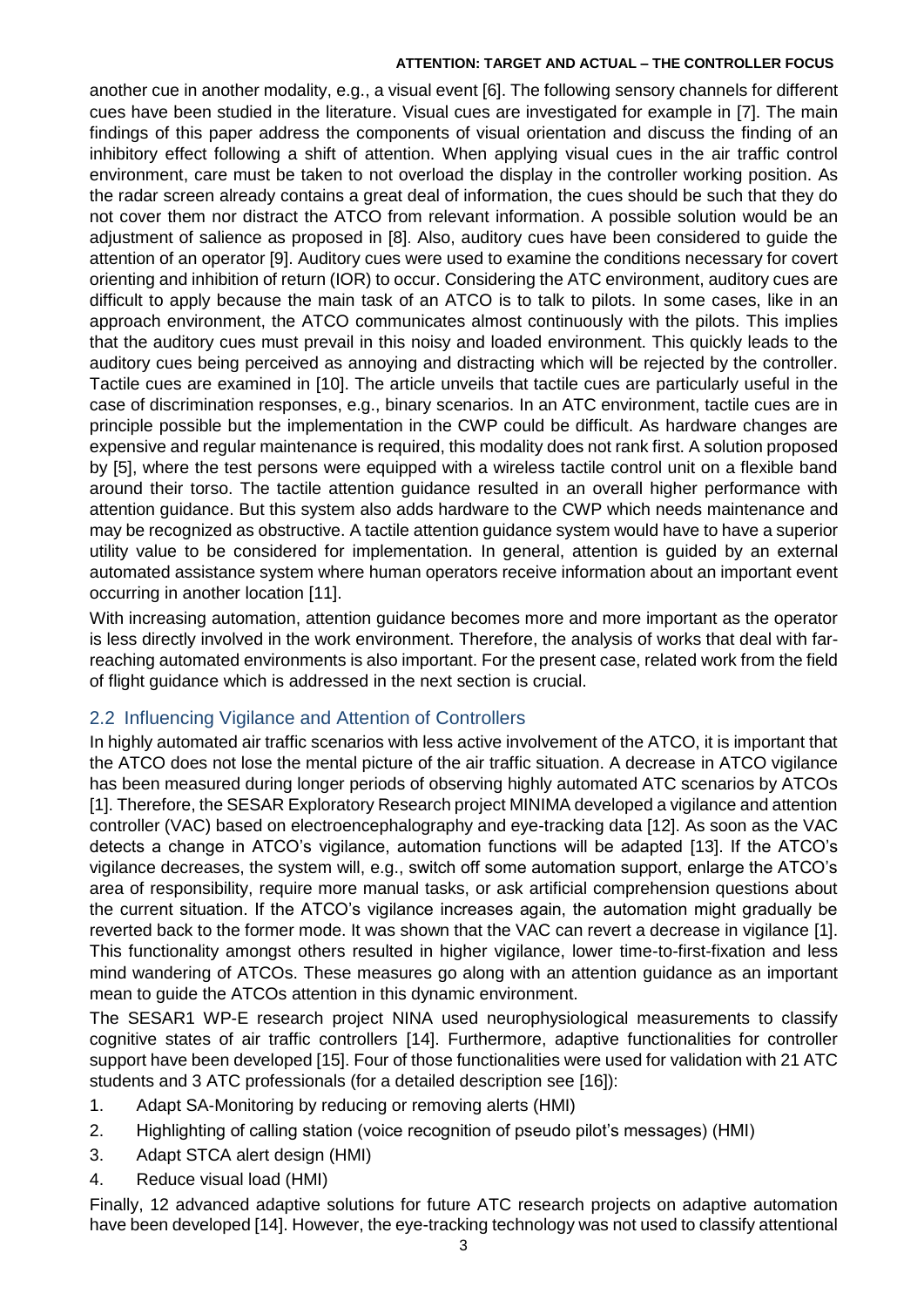states of controllers as this was done by their Brain-Computer Interface, but vigilance and attention are coupled. In both projects the measures go along with an attention guidance as an important mean to guide the ATCOs attention in this adapting environment. In MIMINA, the attention guidance is done by highlighted aircraft with semi-transparent circles in case of longer non-attentiveness by the ATCO. This functionality amongst others resulted in higher vigilance, lower time-to-first-fixation and less mind wandering of ATCOs. DLR's multimodal CWP prototype includes eye-tracking for the selection of aircraft to issue clearances. This CWP was designed to offer natural and fast interaction and was evaluated as efficient, also attracting ATCO's gazes and attention on purpose. All in all, in the past visual cues have been predominantly used in ATC-projects for AG related aspects.

## <span id="page-3-0"></span>**3. Study on Attention, Situation Awareness, and ATC Task priorities**

Attention guidance mechanisms need to support handling the most urgent and important ATC tasks [\[17\].](#page-14-16) To enable this, three different questions need to be answered as mentioned before. The first one addresses the area the ATCO should look at, the second question addresses the area of the ATCO's current attention, and the third question focusses on how to guide his/her attention. To gather necessary information for the area the ATCO should look at, a questionnaire for Cognitive Task Analysis (CTA) has been developed to determine how ATCOs normally behave at their CWP. This questionnaire is used to investigate if there are visible patterns in the way ATCOs work and how they execute their tasks.

[Figure 1](#page-3-1) shows a CWP at ROMATSA with the main operational window containing radar data displays, menus, and lists in the middle. On the right side is the secondary operational window, where ATCOs can drag items from the main window to clear some space and so that they don't overlap with the main radar picture or to display a secondary radar picture. On top, in the middle, there is a fallback surveillance system that also displays composite images from weather radars, overlapped with the traffic. On the top left side is the screen of Voice Communication Switching System (VCSS). On the bottom left side is the New Information Display System (NIDS) where ATCOs receive all kinds of information such as frequencies, notices to airmen (NOTAM), Meteorological Aerodrome Report (METAR), QNH values, satellite weather map, Doppler radar weather map, letters of agreement, procedures, manuals, other documents and info, etc. On the table, in front of the ATCO is a panel for phone lines with adjacent sectors.



<span id="page-3-1"></span>Figure 1 – ACC CWP at ROMATSA with radar screen as the main operational display in the middle.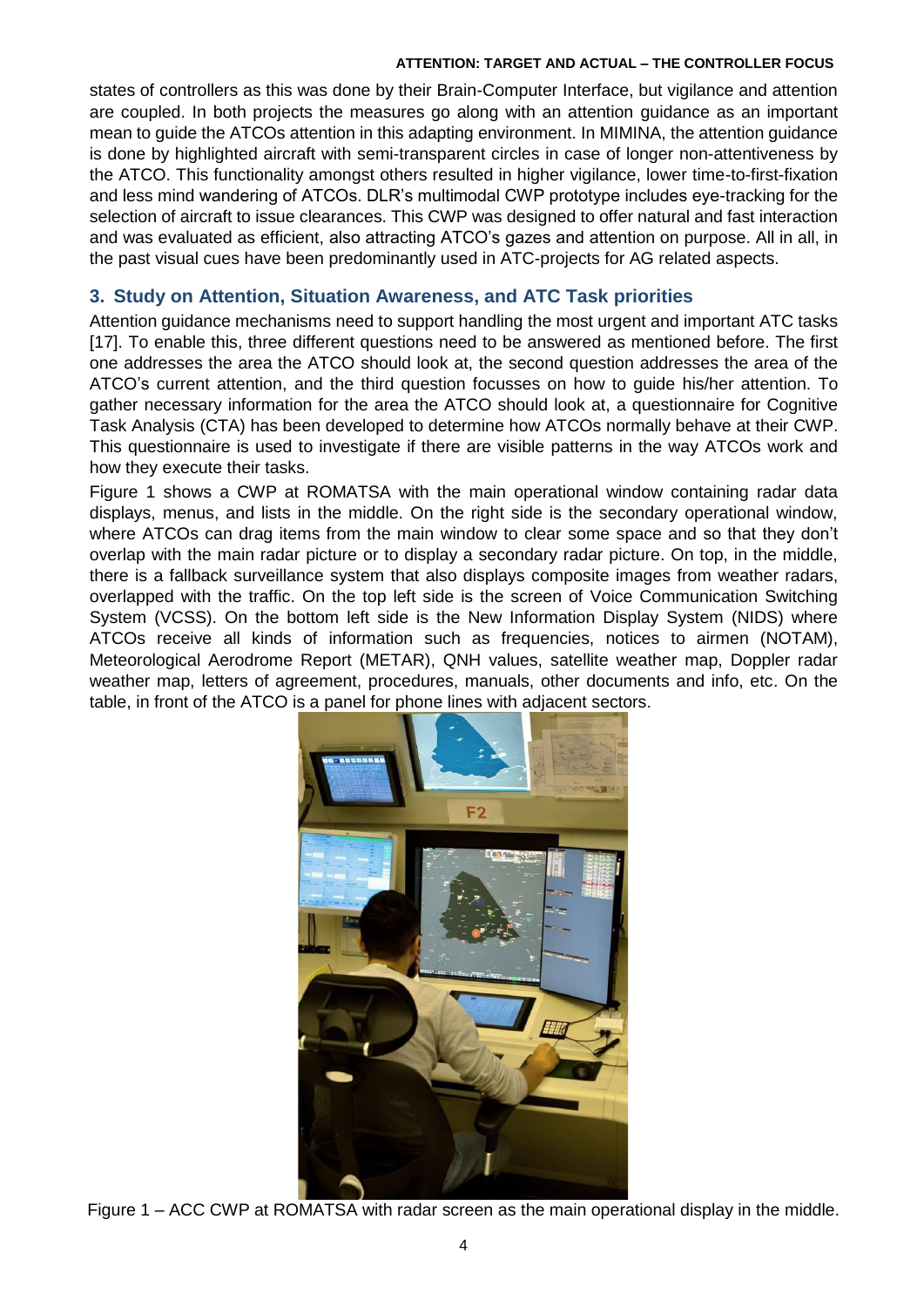85 ATCOs from the Romanian air navigation service provider ROMATSA participated in a study about different aspects of attention, situation awareness, ATC task priorities and methods, as well as order of working tasks. 59 of them were from area control center (ACC), 26 ATCOs worked in an approach control center (APP) in Bucharest and Arad, respectively. All of them filled out a questionnaire consisting of 13 questions with multiple answers or answers needing to be ranked. The first four questions refer to Executive or Planner controller working positions. The questions and results – split per center type (ACC/APP) – are shown in the following sub-sections along with the frequency of answers for every offered option.

## 3.1 Checking Order in case of taking over Service for Awareness of Operational Situation

The first question addresses the checking order to acquire operational situation awareness in case of taking over service. This helps to understand which displays or display parts are most relevant with respect to the ATCO's attention. The *sector* refers to the ATCOs' area of responsibility (AoR). The adjacent sectors around the AoR belong to the area of interest (AoI) with current restrictions in place. Some restictions are permanent, others are activated by NOTAM. Controlled traffic could be in the ATCO's sector or in an adjacent "previous" sector. The ATCO responsible for an adjacent sector could transfer traffic into the ATCO's AoR, e.g., five minutes before the aircraft enters the ATCO's allocated sector. Also, the ATCO could transfer his/her controlled traffic in the AoR to the next sector five minutes before the aircraft leaves the allocated sector.

Question 1.1 for Executive ATCO:

- To obtain awareness of the operational situation *when taking over the service*, what is the *•order* in which you *check* the CWP as an Executive?
	- A. Controlled traffic and transferring traffic [Traf-Control]

B. The allocated sectors and adjacent areas with restrictions in place, on the main operational display [Sectors]

- C. Functional status of ATM system [ATM-Status]
- D. Lists / windows on the main operational display [Windows-1]

E. Secondary displays (Meteorological situation, New Information Display System, surveillance fallback system, etc.) [Windows-2]



Figure 2 – Checking order in case of taking over service as an Executive ATCO.

<span id="page-4-0"></span>In Figure 1 the order, referred to as first, second, third and so on as well as the displays color coded in blue, red, green and so on are depicted. ACC and APP ATCOs check the information prior to taking over the service as an Executive predominantly in the same order (see [Figure 2\)](#page-4-0), i.e., the color of the largest column for each of the five steps is the same. Both prioritized the task "controlled and transferring traffic" the highest, followed by the sectors and the ATM system status. The least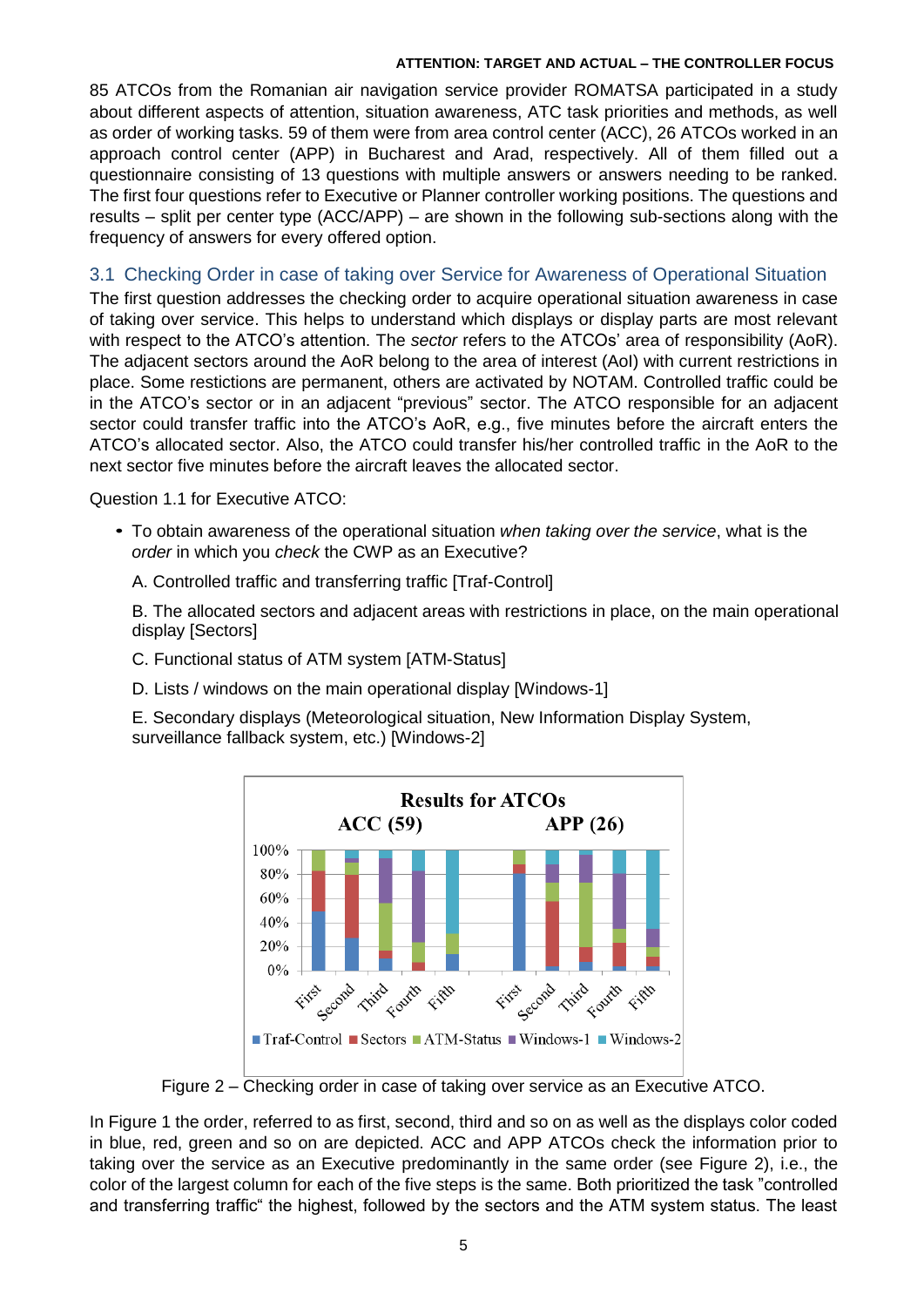important tasks prior to the shift are monitoring of lists and windows of the main and secondary displays. Hence, for AG mechanisms, the focus should be on the radar display that shows air traffic and sectors.

Question 1.2 for Planner ATCO:

- To obtain awareness of the operational situation *when taking over the service*, what is the *• order* in which you *check* the CWP as Planner?
	- A. Controlled traffic and transferring traffic [Traf-Control]

B. The allocated sectors and adjacent areas with restrictions in place, on the main operational display [Sectors]

- C. Traffic from adjacent areas [Traf-Adjacent]
- D. Functional status of ATM system [ATM-Status]
- E. Lists / windows on the main operational display [Windows-1]

F. Secondary displays (Meteorological situation, New Information Display System, surveillance fallback system, etc.) [Windows-2]



Figure 3 – Checking order in case of taking over service as a Planner ATCO.

<span id="page-5-0"></span>Tasks with highest priorities were nearly the same for ACC and APP ATCOs when taking over service as a Planner (see [Figure 3\)](#page-5-0). However, information about controlled and transferring traffic is obtained first of roughly two thirds of APP ATCOs, but only 40% of ACC ATCOs. There were also slight differences among Planner ATCOs within ACC and APP with respect to the priority of checking lists and the functional status of ATM system. The latter was viewed as more important in APP (priority 4) than in ACC (priority 5). Again, secondary displays had the lowest priority for both types of ATCOs. Thus, appropriate AG mechanisms should also consider the working environment of controllers as ACC ATCOs seem to focus more on their sectors (AoR) as compared to APP ATCOs who focus on traffic under control first. Hence, AG mechanisms should not only focus on the ATCO's AoR, but should also consider the ATCO's AoI.

### 3.2 Checking Order during Service for Awareness of Operational Situation

The second question is very similar to the first but focusses on the order of preferences during the service and not at service take-over. This shall reveal different preferences regarding attention when the ATCO is already in the loop after service take-over.

Question 2.1 for Exceutive ATCO:

- To maintain awareness of the operational situation *during the service*, what is the *order* in *•*which you *check* as Executive?
	- A. The allocated sector, on the main operational display [Sectors]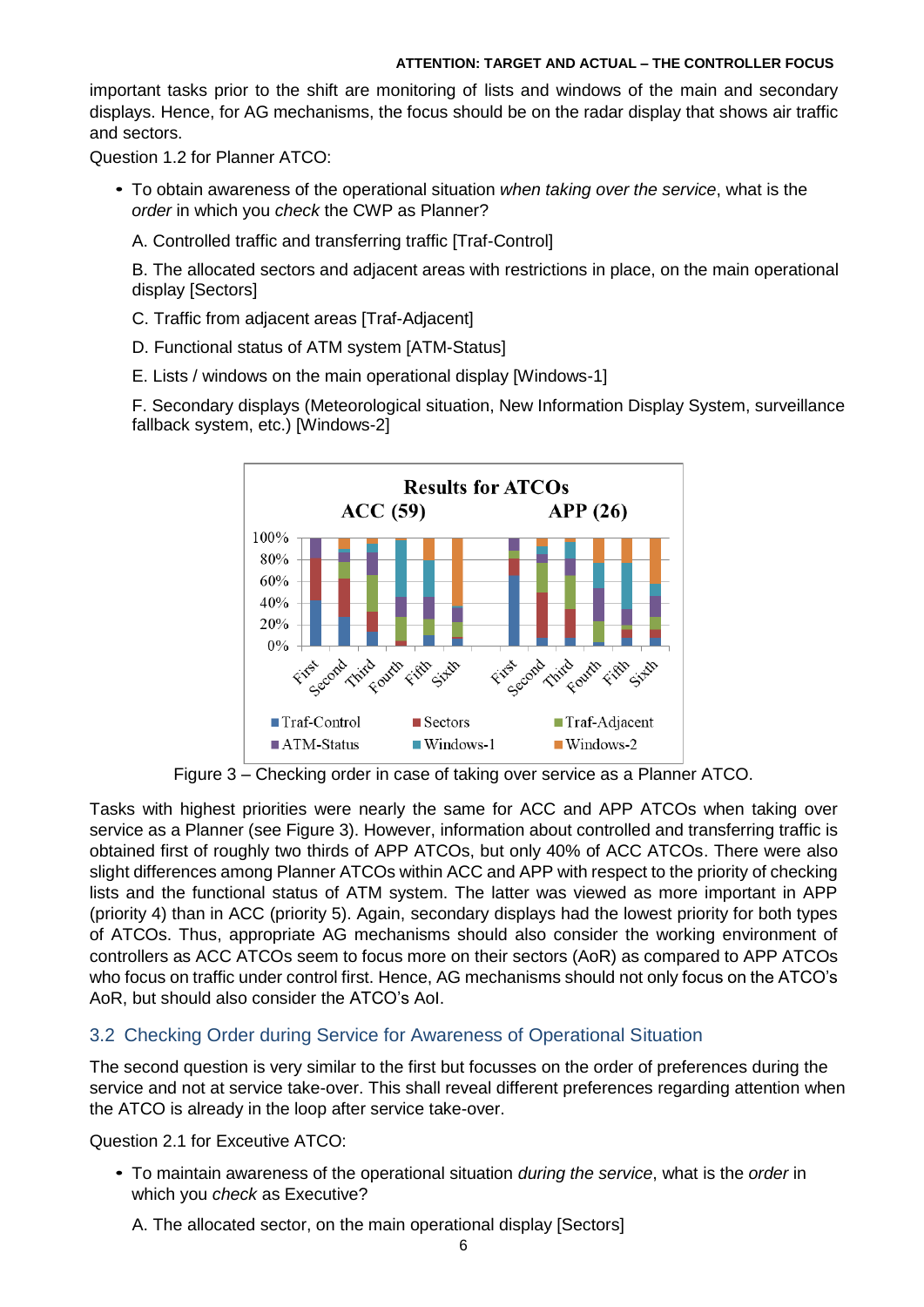B. Lists / windows on the main operational display [Windows-1]

C. Functional status of ATM system [ATM-Status]

D. Secondary displays (Meteorological situation, New Information Display System, surveillance fallback system, etc.) [Windows-2]



Figure 4 – Checking order during service as an Executive ATCO

<span id="page-6-0"></span>Question 2.2 for Planner ATCO:

- To maintain awareness of the operational situation *during the service*, what is the *order* in *•*which you *check* as Planner?
	- A. The allocated sector, on the main operational display [Sectors]
	- B. Lists / windows on the main operational display [Windows-1]
	- C. Traffic on adjacent sectors [Traf-Adjacent]
	- D. Functional status of ATM system [ATM-Status]

E. Secondary displays (Meteorological situation, New Information Display System, surveillance fallback system, etc.) [Windows-2]



Figure 5 – Checking order during service as a Planner ATCO

<span id="page-6-1"></span>The prioritized order in which the ATCOs carry out the tasks in order to check information is described as follows: a clear majority of Executive ATCOs in ACC (52 of 59 ATCOs) and APP (22 of 26 ATCOs) first check the allocated sector on the main operational display (see [Figure 4](#page-6-0) an[d Figure 5\)](#page-6-1). Executive ATCOs consider monitoring of the secondary display to be of least priority (ACC: 40 of 59 ATCOs,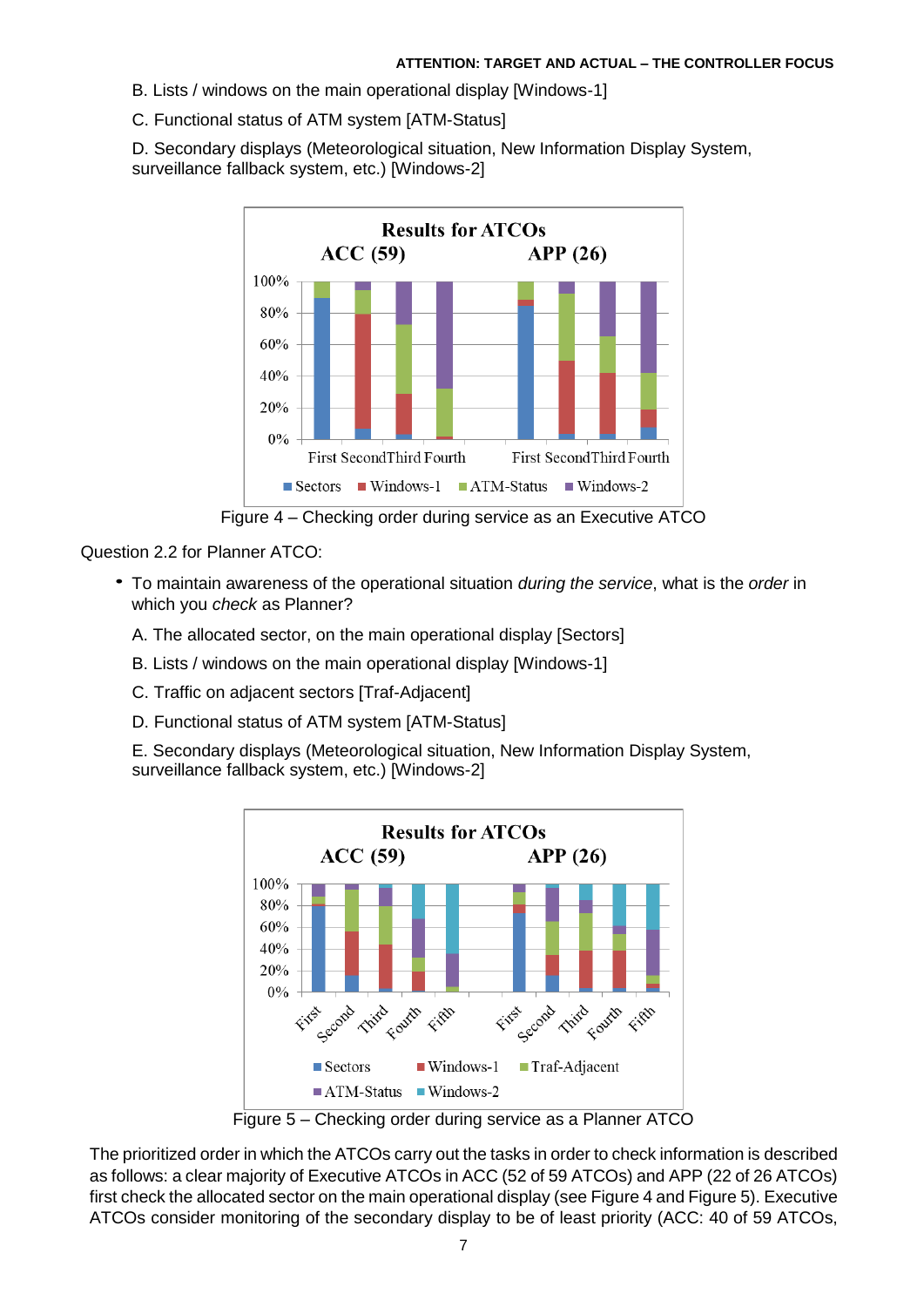APP: 15 of 26 ATCOs). For Planner ATCOs, one task which is (usually) not part of the Executive ATCOs' work relates to the monitoring of traffic of adjacent sectors. This particular task has the second highest priority for Planner ATCOs in ACC (25 of 59). Clearly, the allocated sector on the main operational display should be the main focus of AG mechanisms because this is what ATCOs are most concerned about. However, adjacent traffic and additional information on the operational display might also be subject to attention and AG mechanisms in case the allocated sector information is already checked.

## 3.3 Task Orders of Air Traffic Controllers

The third question addresses the order of the tasks the ATCOs usually apply. This order should be strongly aligned with the priorities determined for the AG mechanism.

Question 3.1 for Executive ATCO:

- What is the *order* in which you perform the following *tasks* as Executive? *•*
	- A. Communicate verbal instructions to the pilot [Verbal Instruction]
	- B. Inputs to the system [System Input]
		- **Results for ATCOs**  $ACC(58)$  $APP(26)$ 100% 80% 60% 40% 20%  $0%$ First Second Third First Second Third  $\blacksquare$  Verbal Instruction  $\blacksquare$  System Input  $\blacksquare$  Traj-Update
	- C. Update trajectory [Traj-Update]

Figure 6 – Performing order during service as an Executive ATCO.

<span id="page-7-0"></span>The answers from executive ACC and APP ATCOs revealed the same order (see [Figure 6\)](#page-7-0). Both types of executive ATCOs, i.e., executive ACC (56 of 58) and APP (24 of 26) ATCOs unambiguously prioritized communication with pilots the most. Inputting information into the system was viewed as the second most important activity and performing trajectory updates was voted as the least important one. Hence, the Executive ATCO should not be pointed to perform a trajectory update if he/she is actively giving verbal instructions or performing system input.

Question 3.2 for Planner ATCO:

What is the *order* in which you perform the following *tasks* as Planner? *•*

A. Voice communications and data exchange with the downstream adjacent ATS unit [Comm. Down ATS]

B. Inputs to the system [System Input]

C. Voice communications and data exchange with the upstream adjacent ATS unit [Comm. Up ATS]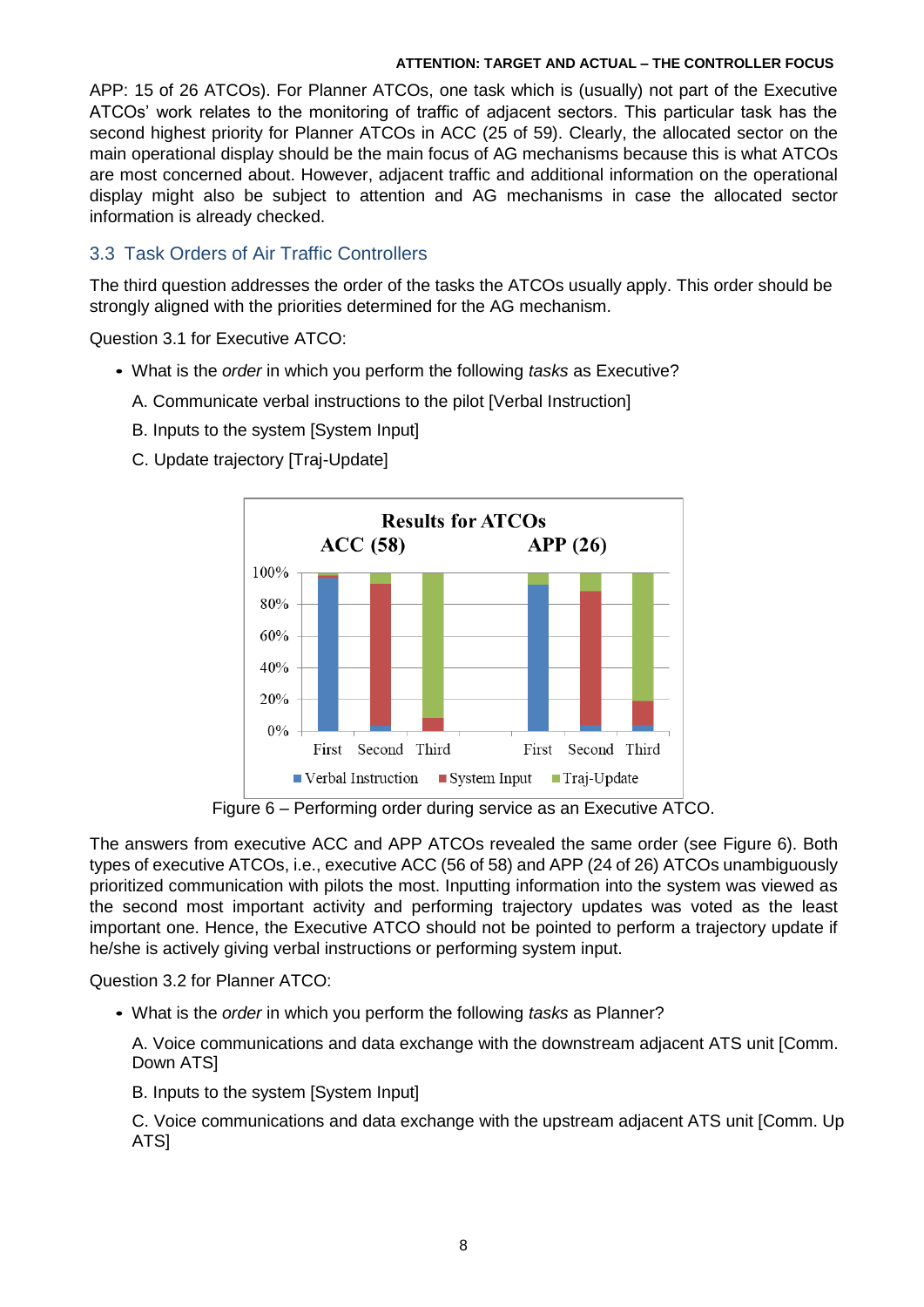

Figure 7 – Performing order during service as a Planner ATCO.

<span id="page-8-0"></span>The Planner ATCOs were asked to rate slightly different tasks in the decreasing order of their priority. For ACC ATCOs, the answers clearly indicate the order of tasks executed by a majority of ATCOs (see [Figure 7\)](#page-8-0). The answers from APP ATCOs differ, such that inputs to the system have a lower priority against the voice communications and data exchange with the upstream adjacent ATS unit. Thus, for a Planner ATCO, the order of tasks suggested by an AG mechanism may not play an important role.

## 3.4 Prioritizing Alerts and Alarms

The fourth question deals with already existing interruptive alerts and alarms. This shall give further evidence to additional AG mechanisms for the already existing alerts.

Question 4 is the same for Executive and Planner ATCOs:

- In prioritizing tasks, what is the *order of importance* you would give to *alerts / alarms* generated by?
	- A. STCA (Short-Term Conflict Alert)

B. MSAW (Minimum Safe Altitude Warning), DAIW (Danger Area Infringement Warning, Safety net)

C. MTCD (Medium-Term Conflict Detection)



Figure 8 – Prioritizing order for alerts during service as an Executive ATCO.

<span id="page-8-1"></span>Clearly, the STCA alerts were given utmost importance by both Executive controllers for ACC (54 of 59 ATCOs) and APP (25 of 29 ATCOs) working positions (see [Figure 8\)](#page-8-1).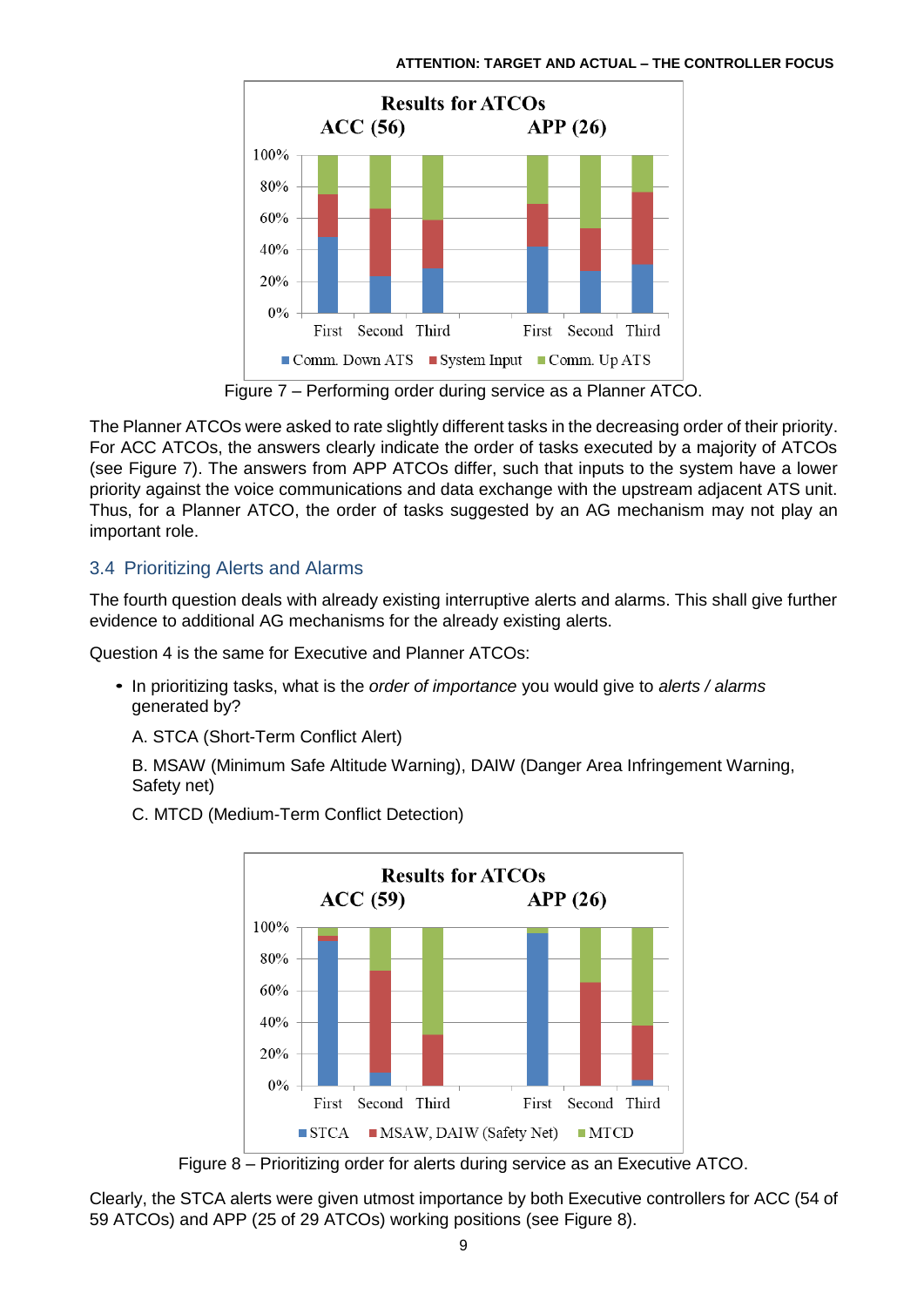

Figure 9 – Prioritizing order for alerts during service as a Planner ATCO.

<span id="page-9-0"></span>The same was the case for Planner ATCOs in ACC (51 of 59) and APP (22 of 26 possible answers in [Figure 9\)](#page-9-0). Except for the Planner ATCOs working in APP working positions, all other ATCOs prioritized MSAW and DAIW as the second most important type of alerts. Least attention is paid to MTCD alerts, except by Planner ATCOs in APP where 13 of the 26 ATCOs voted MTCD as the second most important alert. Therefore, AG mechanisms should draw one's attention to STCAs if the ATCOs have not paid attention to them yet. With lower priority, attention should also be drawn towards less urgent safety net functionality.

ATCOs also answered that they evaluate the operational situation and take warnings / alarms into account instead of just relying on alerts / alarms. Only two ATCOs stated that they rely only on evaluating the operational situation on their own. Hence, AG mechanisms should make sure that the given warnings / alarms are paid attention to in order to let the ATCOs evaluate the operational situation with these hints.

## 3.5 Prioritizing items to accomplish tasks

The fifth question addresses the way in which relevant information is presented in the ATC displays which is also relevant for AG mechanisms.

What *items* associated with an aircraft will help you the most to *accomplish a task*? (more than *•*one answer checked for the majority of filled questionnaires)

<span id="page-9-1"></span>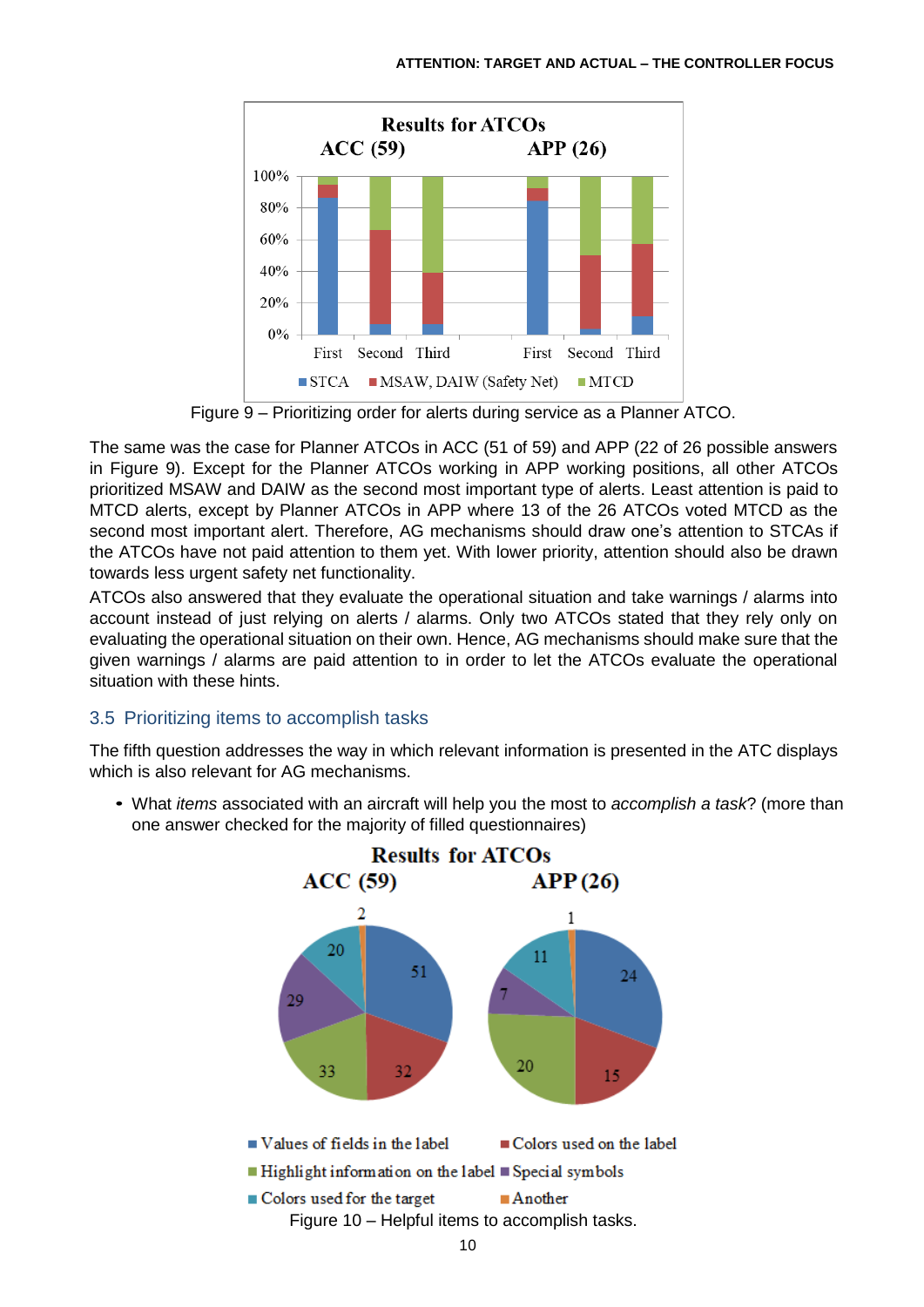A majority of 51 ACC and 24 APP ATCOs viewed the display of values in labels as the most valuable item (see [Figure 10\)](#page-9-1). Since multiple answers were allowed other items that were viewed as important for display design related to the highlighting of information on the label (ACC: 33 ATCOs, APP: 20 ATCOs), colors used in the labels (ACC: 32 ATCOs, APP: 15 ATCOs) as well as the usage of special symbols (ACC: 29 ATCOs). 11 APP viewed the coloring of the target as more helpful than the usage of special symbols. Three other items that were mentioned were a 5NM circle around target (for ACC) as tactical tool function, "line 4 of the label" always open (when activated), and a speed vector. The results indicate that the radar label as the central HMI elements requires particular attention for the label design. In general, AG mechanisms should smoothly guide the ATCO's attention to relevant information, e.g., to values in radar labels. Hence, the AG mechanism should use different colors and highlighting functionalities to guide the ATCO's attention to relevant display positions.

### 3.6 Scan Method for Radar Display

The sixth question deals with the applied scanning methods employed by ATCOs [\[18\].](#page-14-17) These methods should be taken into account to not disturb the ATCO with his/her ATC tasks and that he/she would see it soon anyway due to the scanning cycle. In other words, some ATC tasks that just came up shortly after scanning might need some AG mechanisms to be considered by ATCOs before proceeding further.

• Do you have a scan method you usually prefer to use when evaluating air traffic on the radar display? (multiple answers allowed)



Figure 11 – Scan methods of ATCOs.

The majority of both types of ATCOs clearly prefer the circular, clockwise scan method. This was followed by methods such as "from center to the exterior" and "from left to right, on rows". All other methods have a maximum of two votes including the following examples provided by ATCOs under "Other methods": "Exterior to the center; in cross, from the center; priority on "hot spot" areas; circularly, counterclockwise; eastbound/westbound; on flight levels; randomly, depending on the actual busy flight level or that will become busy; trajectories, conflict areas". Hence, AG mechanisms should not interrupt clock-wise scanning while deriving information when a relevant ATC event would be noticed by the ATCO, given the current progress in the scan cycle.

## 3.7 Keep up Situation Awareness

The last question analyses low-traffic situations and the methods to keep up situational awareness. Such methods could also be automatically applied or considered by AG mechanisms.

• How do you keep your attention in low-traffic situations? (more than one answer checked for the majority of filled questionnaires)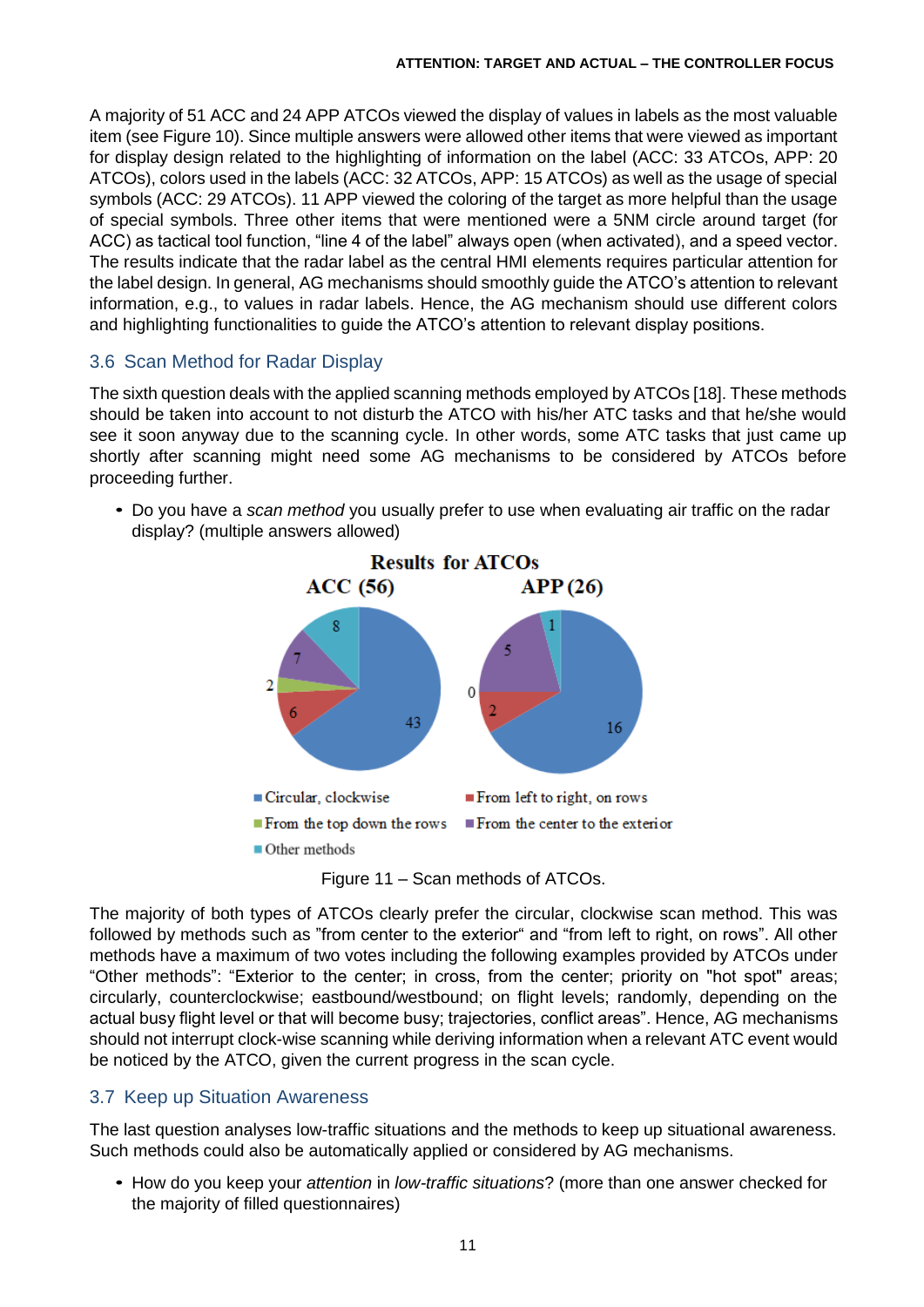

- Planning based on meteorological situation evolution
- Planning based on air traffic flow situation
- **IFR / VFR Priority Analysis**
- Increase to a larger scale the map on the screen to assess future traffic

 $A$ nother

Figure 12 – Keeping up situation awareness in low-traffic situations

<span id="page-11-0"></span>This item deals with the countermeasures that ATCOs take in order to keep attention up in low-traffic situations. Both ACC and APP ATCOs unanimously voted increasing the main operational display's map to a larger scale as the most effective and applied measure to sustain attention (see [Figure 12\)](#page-11-0). In second place, planning based on air traffic flow situation (ACC: 31 ATCOs and APP: 17 ATCOs) was viewed as an effective measure to sustain attention, followed by planning based on meteorological situation evolution (ACC: 27 ATCOs and APP: 10 ATCOs). Three examples have been described under "Other methods": "imagining different possible scenarios; continuously scanning the radar screen; analyzing existing situation at the same flight level". Hence, in situations with few ATC tasks, AG mechanisms could drag the attention to more tactical tasks such as weather, flow, and air traffic characteristics analysis in a broader view.

## 3.8 Conclusions on Questionnaire about Attention, Awareness, and ATC Task Priorities

The answers in the questionnaire differ depending on ATC unit and working position. When taking over service, APP ATCOs have a stronger focus on checking controlled traffic prior to adjacent sectors as compared to ACC. This difference does not exist during the service. However, the traffic of adjacent sectors is more relevant to the Planner controller as compared to the Executive controller. As an Executive, verbal communication with pilots is the most important aspect compared to inputs to the ATC system and trajectory updates. However, for Planners, system input and voice communication with down-and up-stream adjacent ATS unit seems to be almost equally important. STCAs hold the most attention of ATCOs followed by safety net alerts. Planner ATCOs are the only ones with enhanced interest in MTCAs. However, ATCOs evaluate the operational situation themselves and only then consider alerts. Colors, symbols and other coding of information primarily in the aircraft radar labels support the ATCOs in accomplishing their tasks. Color is seen as an

effective method to follow the evolution of traffic. Majority of ATCOs scan the radar screen circularly clockwise. In case of low-traffic situations, ATCOs keep up their situation awareness by increasing the radar screen scale, planning air traffic flow and considering the meteorological situation.

Derived from the above findings, several aspects need to be considered when conceptualizing and implementing an AG mechanism. First priority should be given to the situation data display, especially to the allocated sector comprising relevant air traffic. Adjacent sectors are of second priority. Furthermore, the working environment and the type of ATCOs need to be analyzed, i.e., if an ATCO is working in ACC/APP or as an Executive/Planner, because they have different task priorities and order in which they are carried out. However, ATCos should not be interrupted from important tasks and also from their individual scan cycle if possible. Attention should be drawn primarily with visual cues to radar labels and values. This attention guidance should be done with different emphasis, but as smoothly as possible with respect to alarms, safety net functionalities, warnings, ATC events, and even tactical tasks depending on urgency, importance and situation. The ATCOs will then evaluate the operational situation based on all CWP system's hints.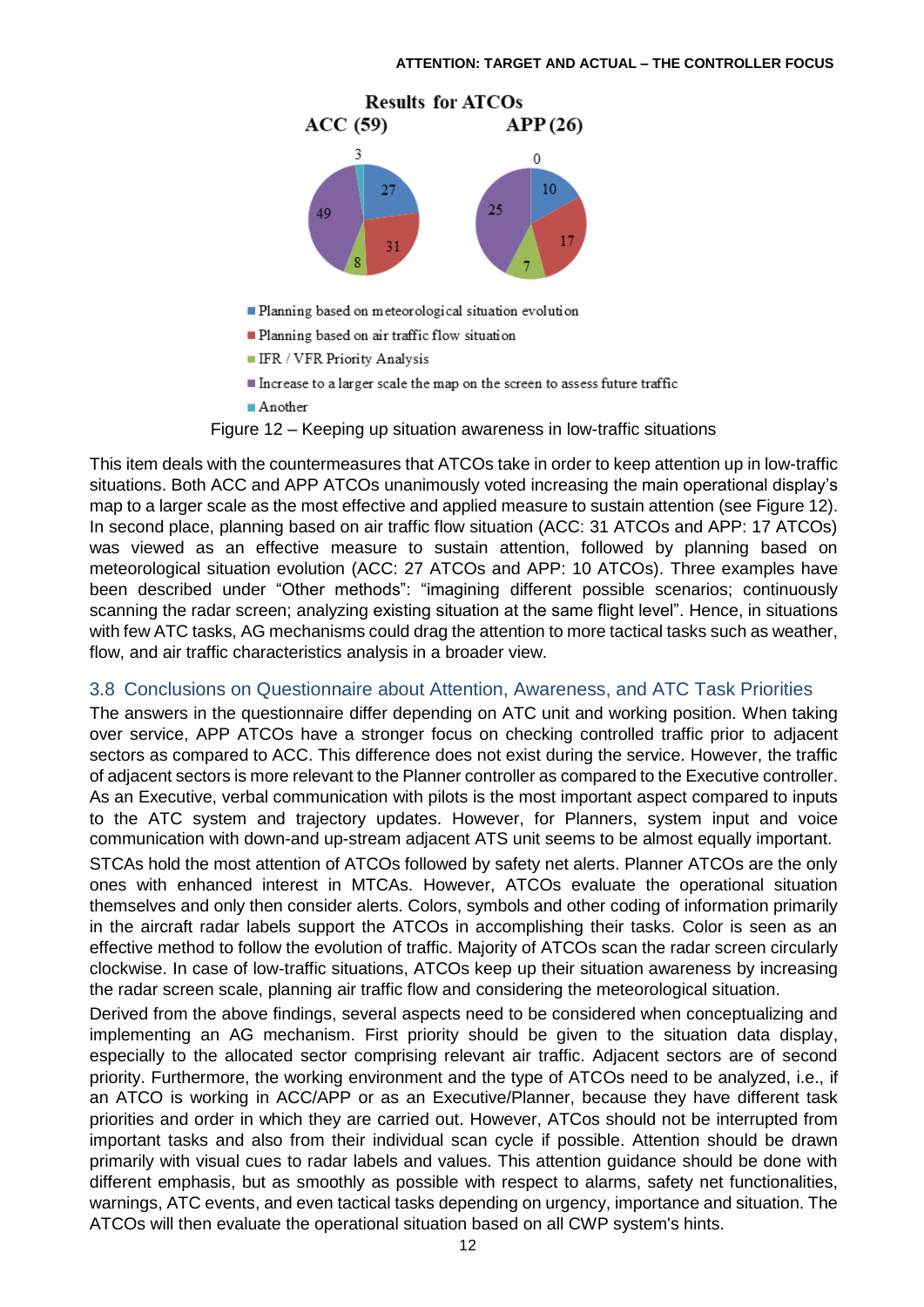## <span id="page-12-0"></span>**4. Guiding the ATCO's attention**

### 4.1 Actual Area of Controllers' Attention

In the following, we assume that the area of the ATCO's current gaze on the HMI is the area of his/her visual attentio[n \[19\].](#page-14-18) In reality, the visual attention can be different from the cognitive attention if the ATCO, e.g., stares at the screen, thinking about something else. Even in the case where the ATCO stares at a fixed position on the screen without having any perception, an attention redirection is useful if a task with a certain priority occurs. The probability of the controller accidentally staring exactly at an important position without perceiving anything would be extremely low. However, for ATCOs using a radar screen, the assumption is a very good approximation. Therefore, it is possible to approximate the current area of ATCO attention by measuring it with an eye-tracking system.

Furthermore, it is necessary to recognize the importance of the situation that the controller is currently looking at and to infer the importance of his/her current task from this situation. This information is necessary so as to not interrupt his/her current processing unnecessarily. Thus, when the controller stares at a particular point of high importance and does not react, as a consequence the attentional guidance intensifies its efforts to increase the controller's attention. Thus, the nonattentive stare at an important point leads to just a short delay in attentional guidance.

The current ATCO gaze can be measured via eye tracking consumer products. A low budget eyetracker mounted to the bottom of the display is also used for the multimodal CWP TriControl [\[3\].](#page-14-2) The ATCO's current gaze focus on the radar screen is analyzed in order to determine the aircraft radar label or the aircraft icon that the ATCO is currently looking at [\[20\].](#page-14-19) This aircraft is then assumed to be the next aircraft to receive an ATC command in TriControl [\[21\].](#page-15-0) The mouse cursor is often used by ATCOs to point to the spots they are currently dealing with and this can serve as an additional sensor to identify the actual attention. In general, the aircraft or area the ATCO visually focusses on or did focus on in the last seconds is assumed as being actively processed cognitively by the ATCO.

### 4.2 Target Attention Area of Controllers

The attention of the ATCO is usually based on urgency and importance of events. Various contextual information is considered to create weights for the events. Contextual information consists of the positions and moving vectors of an aircraft, the time-to-event, possible consequences and many more. Such information can also be considered by electronic decision support systems such as management systems for arrival, departure and en-route phase why this information is already available in systems. Based on the ranking of unsolved ATC events, the highest rated one is considered to be the target area of ATCO attention. ATC events can also be resolved even if the ATCO has not visually scanned the affected areas. Hence, the event weighting needs to be updated continuously considering all dynamic data. The target area of attention can comprise of just one object or multiple objects, e.g., 3 aircraft encountering a medium-term conflict alert and their conflict point. Thus, it needs to be decided if a visual scan of just one of the involved objects is enough to be aware of the whole event. For a short- or medium-term conflict, both involved aircraft should be scanned.

## 4.3 Guiding Attention via Visual Cues

Knowing the ATCOs' target and actual area of attention, they can be compared. If there is a mismatch between the two attention areas in present situation and in near past, the ATCO attention should be smoothly guided to the relevant spots. If the AG mechanism is triggered, different levels of escalation should be considered. In case of visual cues for example, they should become more salient after some time when the ATCO has still not scanned the target area. Four different escalation levels have been proposed in [\[19\].](#page-14-18) The basic level 0 does not change the appearance of the HMI. If an unresolved event exists, it is tracked until defined threshold times are reached. In case an ATCO action is deemed necessary, escalation level 1 initiates a first highlighting of involved objects, i.e., a frame around the aircraft radar label. After some time of non-observance and non-solving of the event, escalation level 2 adds a flashlight effect on the respective aircraft. This is complemented by a glowing flashlight effect later on in escalation level 3. If the controller's visual attention has been incorrectly "measured" [\[22\]](#page-15-1) at a particular position on the HMI and some highlighting has disappeared, the escalation levels can be increased again if the ATC event remains unresolved.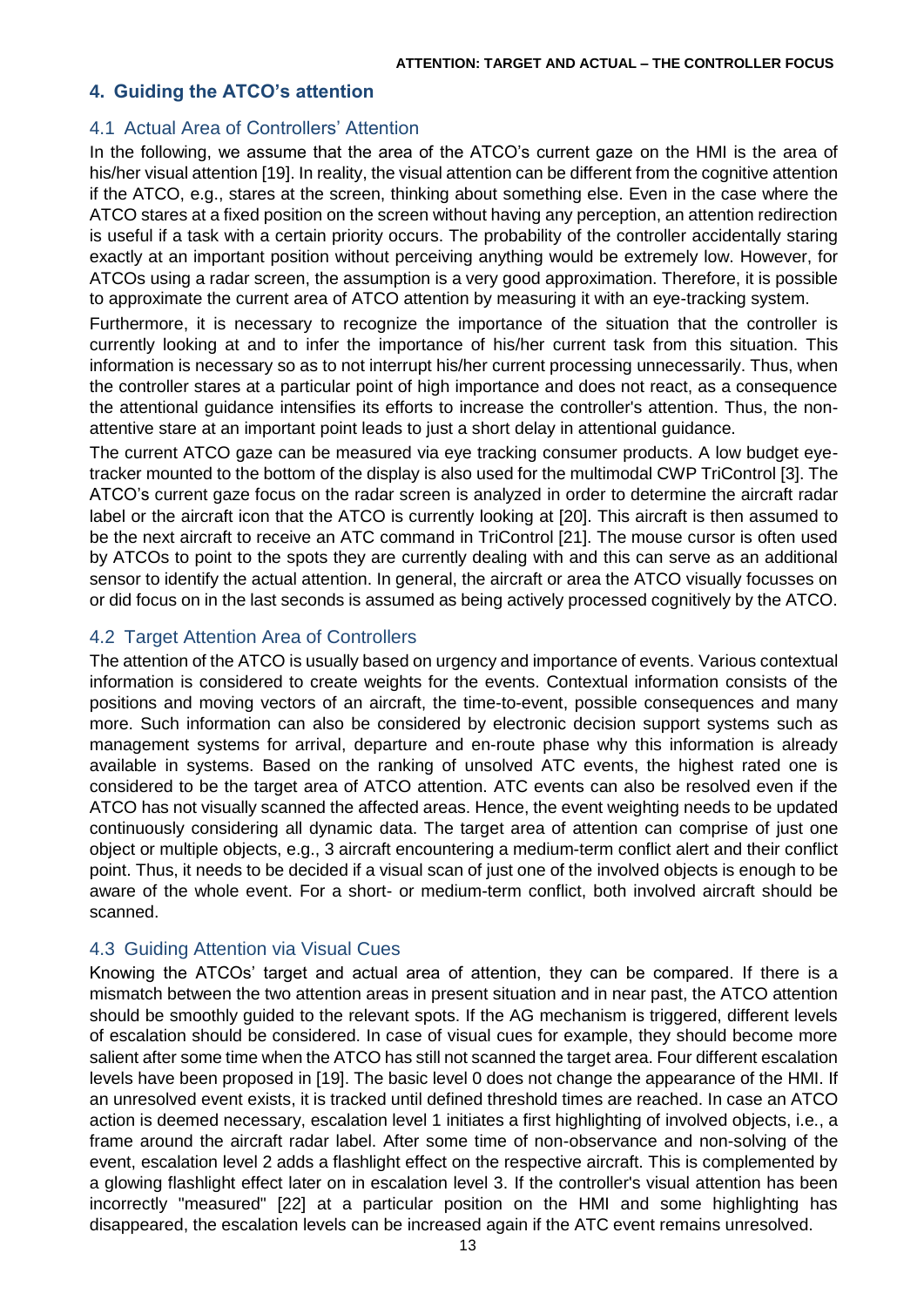The described attention guidance functionality has been validated in a Flight-Centric ATC use case in the course of SESAR2020's industrial research project PJ.16-04 CWP HMI [\[23\].](#page-15-2) The developed AG prototype was evaluated with ATCOs from HungaroControl in Budapest. They had to guide enroute traffic as ACC ATCOs in a highly automated environment. Due to different tasks shared between humans and machines in the Flight-Centric ATC environment, they played the role of a Planner ATCO supported by software tools, but had some remaining tasks of an Executive ATCO. The validation trials revealed promising results for the CWP, which was equipped with AG functionality based on human performance questionnaires, AG log files, and more general statements. ATCOs reported noticeably less workload and improved situation awareness with AG. The workload reduction addresses topics like multitasking, planning, decision making, team awareness, information processing, attention direction, problem solving, memory management, and maintaining awareness. From a usability perspective, ATCOs reported being able to prioritize alarms more quickly with AG. In the debriefing, the ATCOs mentioned that the AG functionality really helped them take a look at HMI items that they would not have otherwise seen in a timely manner. In addition, the AG mechanisms were described as truly non-intrusive but supportive and were found by the ATCOs to be ready for operationalization in their own CWPs. It was very encouraging that most ATCOs already want to use AG in their current CWP.

## <span id="page-13-0"></span>**5. Summary and Outlook**

It is essential for air traffic controllers to have their attention at the right spot at the right time. Thus, after analyzing the ATCOs' habits with respect to attention related working methods, concepts for influencing and guiding their attention have been defined, implemented, and validated. Those functionalities were well-appreciated by ATCOs in the tested setup. ATCOs also encouraged further work to enable early deployment of such systems in a CWP which is why the described investigation was carried out.

In this context, the European Air Traffic Management Architecture (EATMA) was updated as part of the Single European Sky ATM Research Programme (SESAR) Industrial Research (IR) project PJ.16-04 Controller Working Position Human Machine Interface (CWP HMI). The solution activity 02 Attention Guidance defined the new Functional Block (FB) "Attention Guidance" for CWPs of area control centers in approach and en-route. The resource orchestration view foresees input data that is processed by two new functions comprising of the methodology described in sections 4.1 and 4.3 for final output. The AG FB analyzes whether a given information is relevant for ATCOs in the current situation or not. If relevant, the information or the respective situation requires ATCOs' attention. Therefore, it should be considered where the ATCO actually looks to be able to guide ATCOs' attention to the target area of attention.

Radar data, flight plan data, and airspace data serve as initial inputs. However, additional data from sensors such as eye-tracking, automatic speech recognition or other HMI interaction data can be used to define the ATCO's current area of visual attention. All relevant data is considered by the first function "Attention Guidance Logic" to calculate weights for different ATC events. Attention should be paid to areas of individual ATC events such as short- or medium-term conflict alerts or handover events which are determined to be relevant (or important and urgent). If the target area of ATCO attention does not match with the actual area of ATCO attention for a relevant ATC event, the AG Logic informs the CWP to perform "Attention Guidance Measures" as defined in the second function. Different cues can serve as attention guidance measures depending on the escalation levels. Frames around aircraft labels and glowing flashlight effects around aircraft icons or airspace areas are some of the defined visual cues.

As a next step, the EATMA functional block and functions on attention guidance will be updated with respect to the tower environment in the course of the SESAR IR project PJ.05-97 [\[24\].](#page-15-3) Further research at DLR will focus on the use of auditory cues and even a soundscape to guide ATCOs' attention. This seems promising because it has been found that visually seeing and hearing sounds may give a more intense experience [\[25\].](#page-15-4) AG mechanisms become even more important facing the challenges of Single Controller Operations (SCO) and the collaboration between human and artificial intelligence in case of higher levels of automation. In addition, assistant based speech recognition [\[26\]](#page-15-5) will be used as a further sensor to determine the ATCOs' current area of attention.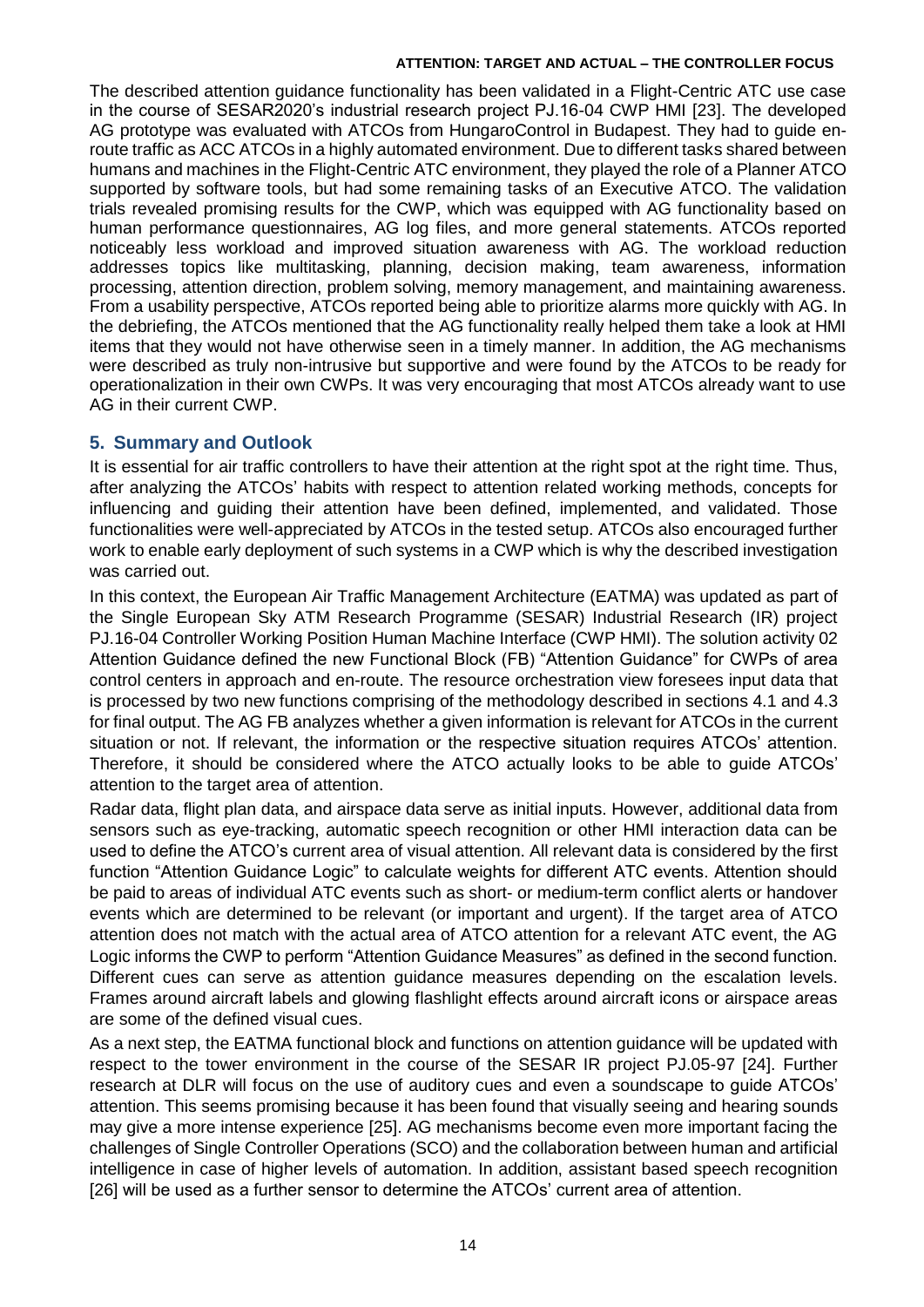### **6. Contact Author Email Address**

mailto: [Juergen.Rataj@DLR.de](mailto:Juergen.Rataj@DLR.de)

### **7. Copyright Statement**

The authors confirm that they, and/or their company or organization, hold copyright on all of the original material included in this paper. The authors also confirm that they have obtained permission, from the copyright holder of any third party material included in this paper, to publish it as part of their paper. The authors confirm that they give permission, or have obtained permission from the copyright holder of this paper, for the publication and distribution of this paper as part of the ICAS proceedings or as individual off-prints from the proceedings.

### **References**

- <span id="page-14-0"></span>[1] Di Flumeri G, De Crescenzio F, Berberian B, Ohneiser O, Kramer J, Aricò P, Borghini G, Babiloni F, Bagassi S and Piastra S. Brain–Computer Interface-Based Adaptive Automation to Prevent Out-Of-The-Loop Phenomenon in Air Traffic Controllers Dealing With Highly Automated Systems. *Front. Hum. Neurosci.* 13:296. 2019.
- <span id="page-14-1"></span>[2] Homepage of MINIMA, [https://www.minima-project.eu/,](https://www.minima-project.eu/) n.d.
- <span id="page-14-2"></span>[3] Ohneiser O, Jauer M-L, Rein JR and Wallace M. Faster Command Input Using the Multimodal Controller Working Position "TriControl". *Aerospace*, 5 (2). Multidisciplinary Digital Publishing Institute (MDPI), 2018.
- <span id="page-14-3"></span>[4] Broadbent D. Perception and Communication. London: Pergamon Press, 1958.
- <span id="page-14-4"></span>[5] Hameed S, Jayaraman S, Ballard M, Sarter N. Guiding visual attention by exploiting crossmodal spatial links: An application in air traffic control, 2007.
- <span id="page-14-5"></span>[6] Spence C and McDonald J. The cross-modal consequences of the exogenous spatial orienting of attention. Calvert G, Spence C and Stein BE (Eds.), The handbook of multisensory processes, pp. 3–25, Cambridge: The MIT Press, 2004.
- <span id="page-14-6"></span>[7] Posner MI and Cohen Y. Components of visual orienting. Bouma H and Bouwhuis DG (Eds.), Attention and performance: Control of language processes, Vol. 10, pp. 531–556, Hillsdale: Erlbaum, 1984.
- <span id="page-14-7"></span>[8] Yoshida H, Aoyama H, Karikawa D, Inoue S, Kanno T, Furuta K. Analysis of Positive and Negative Effects of Salience on the ATC Task Performance, 2018.
- <span id="page-14-8"></span>[9] McDonald, J. J., & Ward, L. M. Spatial relevance determines facilitatory and inhibitory effects of auditory covert spatial orienting, 1999.
- <span id="page-14-9"></span>[10]Spence C and McGlone FP. Reflexive spatial orienting of tactile attention. Experimental Brain Research, 141, pp. 324–330, 2001.
- <span id="page-14-10"></span>[11]Wickens CD. Engineering Psychology and Human Performance. 4th Edition. Psychology Press, 2015.
- <span id="page-14-11"></span>[12]Ohneiser O, De Crescenzio F, Di Flumeri G, Kraemer J, Berberian B, Bagassi S, Sciaraffa N, Aricò P, Borghini G and Babiloni F. Experimental Simulation Set-Up for Validating Out-Of-The-Loop Mitigation when Monitoring High Levels of Automation in Air Traffic Control. International Conference on Air Traffic Management and Aviation, 16-17 April 2018, Lisbon, Portugal, 2018.
- <span id="page-14-12"></span>[13]Berberian B, Ohneiser O, De Crescenzio F, Babiloni F, Di Flumeri G and Hasselberg, A. MINIMA Project: Detecting and Mitigating the Negative Impact of Automation. 14th International Conference on Engineering Psychology and Cognitive Ergonomics, EPCE 2017, I, pp. 87-105, Springer, 9-14 July 2017, Vancouver, BC, Canada, 2017.
- <span id="page-14-13"></span>[14]Deep Blue, NINA – Neurometrics Indicators for ATM, 2015. Retrieved March, 23, 2020, from http://nina.dblue.it/
- <span id="page-14-14"></span>[15]Bonelli S, Golfetti A, Borghini G, Aricò P, Di Flumeri G, Granger G and Imbert J-P. E.02.22-D05-NINA-Report on Adaptive Interface Solutions..Ed. 01.00.00. SESAR, 2015.
- <span id="page-14-15"></span>[16]Bonelli S, Golfetti A, Borghini G, Aricò P, Di Flumeri G, Granger G and Imbert J-P. E.02.22-D06-NINA-Second Validation Report. Ed. 01.00.00. SESAR, 2015.
- <span id="page-14-16"></span>[17]Ohneiser O, Jauer M-J, Gürlük, H and Springborn H. Attention Guidance Prototype for a Sectorless Air Traffic Management Controller Working Position. Deutscher Luft- und Raumfahrtkongress (DLRK), 4-6 September 2018, Friedrichshafen, Germany, Deutsche Gesellschaft für Luft- und Raumfahrt - Lilienthal-Oberth e.V. (DGLR), 2018.
- <span id="page-14-17"></span>[18]Westin CAL, Vrotsou K, Nordman A, Lundberg J and Meyer L. Visual Scan Patterns in Tower Control: Foundations for an Instructor Support Tool, *9th SESAR Innovation Days*, 2-5 December 2019, Athens, Greece, 2019.
- <span id="page-14-18"></span>[19]Ohneiser O, Gürlük H, Jauer M-J, Szöllősi A and Balló D Please have a Look here: Successful Guidance of Air Traffic Controller's Attention. *9th SESAR Innovation Days*, 2-5 December 2019, Athens, Greece, 2019.
- <span id="page-14-19"></span>[20]Ohneiser O, Jauer M-L, Gürlük H and Uebbing-Rumke M. TriControl – A Multimodal Air Traffic Controller